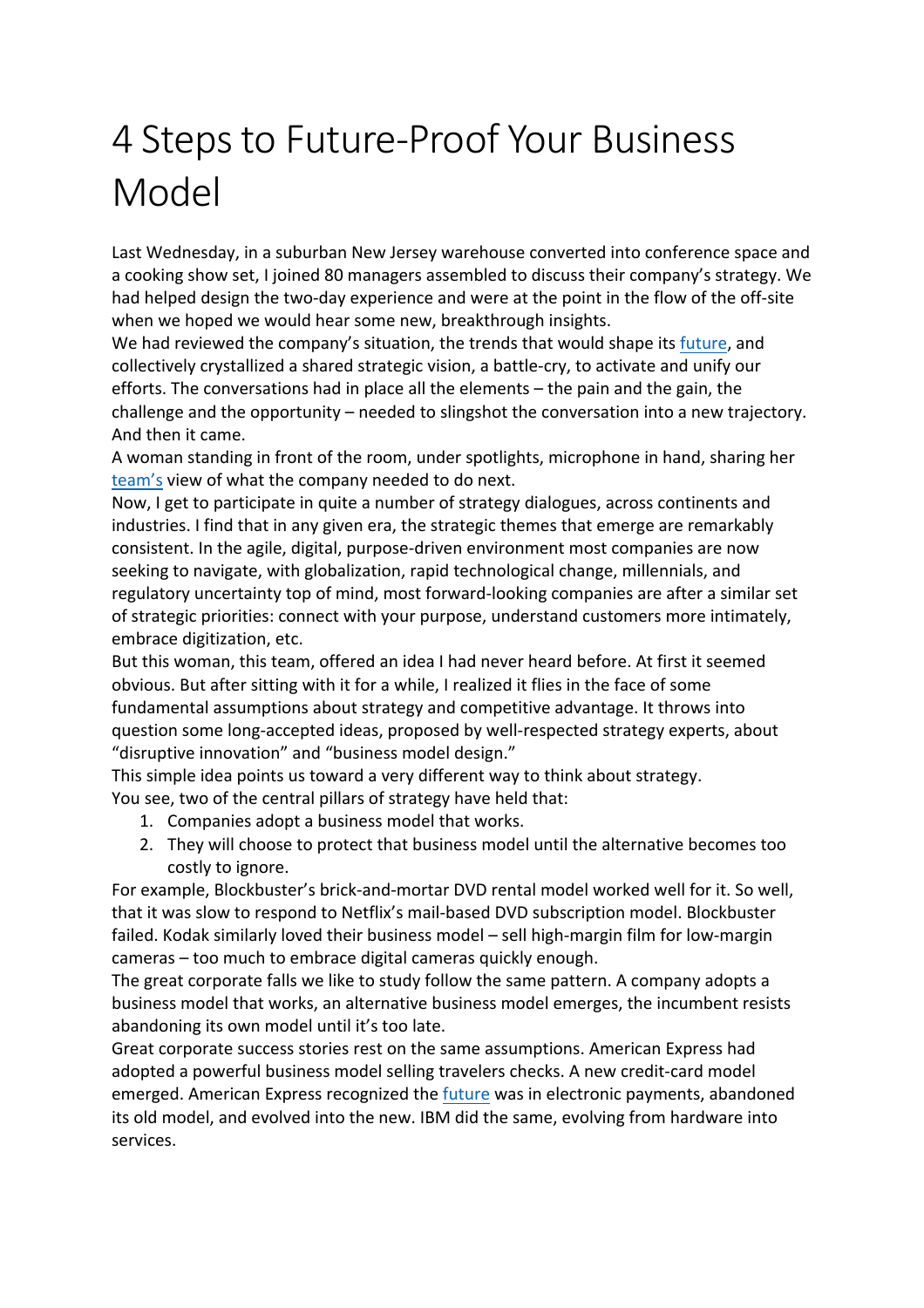From the time that Peter Drucker first introduced the idea of a business model, through Clayton Christensen's insight that business model conflict creates opportunities for "disruption," all the way to the "business model design" ideas popularized by Alexander Osterwalder, we have always assumed that companies adopt one business model. So when this woman, addressing her 80 colleagues, suggested that their company needed to diversify its business models, my head started spinning.

Of course, why should a company have to choose just ONE business model? In older, slower, analog days, companies had to offer one form of pricing. But in a digital world in which you can isolate and target small increments of customers, you can offer different pricing schemes for each. In the "olden days" (as my kids like to refer to anything 10 years ago) you mass produced one product, but today you can customize. We used to distribute primarily through one channel, but now we use multiple.

Why then, if you can offer multiple pricing, product, and distribution options, should you only have to adopt one business model?

Consider Microsoft. It used to pursue just one business model: get an operating system on every desktop, capture customers, then sell them software on top of it. Ten years ago the company recognized software was moving to the cloud, weakening the link between your operating system and the software you chose. So Microsoft rewrote all of its core software – Word, PowerPoint, Excel – for the cloud, and built Office 365. It's now competing more effectively with Evernote, Google Docs, and web-based mail services.

But Microsoft has not stopped there. It is betting on multiple business models. With its acquisition of Skype and LinkedIn, Microsoft is also operating as a platform business, in which advantage comes not from product superiority but from having more people engage. It is also competing as an infrastructure company, building data warehouses of servers and renting them out as Amazon does with its Web Services.

Microsoft has at least three fundamentally different business models at play.

So what if the future depends not on your ability to accurately step from one business model to the next, but rather your ability to build a portfolio of business models so that, whatever the future demands, you have a business model to match?

In such a situation, you see companies evolving into ecosystems of business models. You may have core, proven models that produce profit that helps fuel newer, emerging business models. You may have a pipeline of experiments. At the early stage, experiment with new pricing structures or customer segments. If those prove out, you explore new distribution methods and processes for them.

This evolution of strategy makes sense especially when you consider the fundamental reason why businesses exist. According to the theory of the firm, introduced in the late 1930s by economist Ronald Coase, who earned a Nobel Prize for his work, companies are only viable when they are able to perform activities in-house at a lower cost than they can be performed by the external market.

Digital technologies now make it easier to test out new ways of transacting. You can hire experts, sales people, and manufacturers, and ensure quality remotely at a lower cost today than you could just a few years ago. As a result, we see a proliferation of business model experimentation in places like Silicon Valley and New York (for FinTech innovation). But digital technologies are also reducing the cost to perform these experiments internally. Companies that are recognizing this and are starting to accelerate their rate of internal business model experimentation are the ones that have the greatest chance of competing with the evolving onslaught of business models from outside. Why let startups experiment